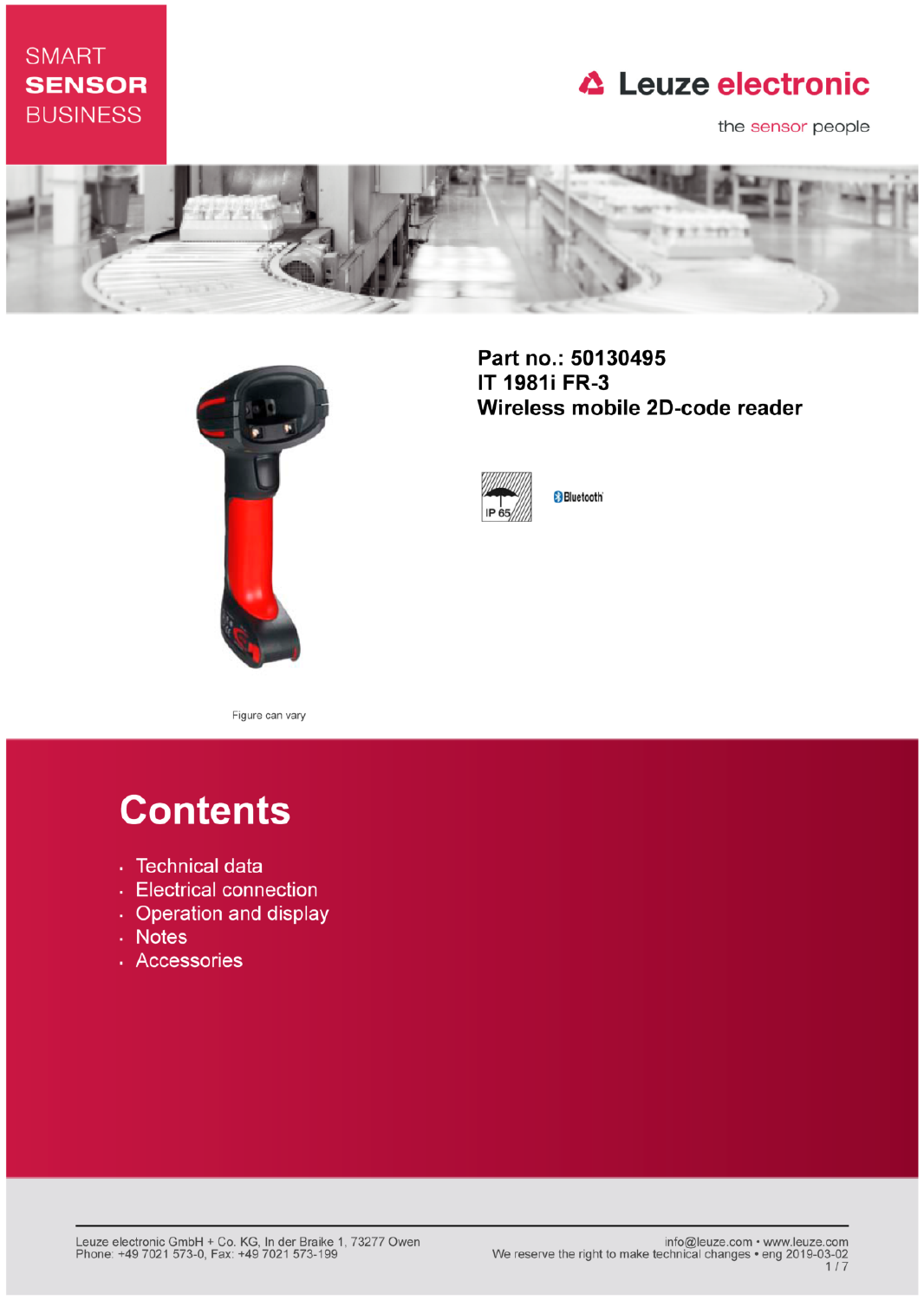## Part no.: 50130495 – IT 1981i FR-3 – Wireless mobile 2D-code reader

### **Technical data**

*Basic data*

Series **IT19xx** 

| <b>Read data</b>                                |                                                                                                                                                                                                                                                                                                                                                                                                                                         |
|-------------------------------------------------|-----------------------------------------------------------------------------------------------------------------------------------------------------------------------------------------------------------------------------------------------------------------------------------------------------------------------------------------------------------------------------------------------------------------------------------------|
| Code types, readable                            | Micro PDF<br>GS1 Databar Stacked<br><b>EAN 128</b><br><b>UPC</b><br>Others on request<br><b>Composite Codes</b><br>GS1 Databar<br>Code 39<br>GS1 Databar Expanded<br>Code 128<br>Code 93<br><b>EAN Addendum</b><br><b>GS1 Databar Truncated</b><br>EAN 8/13<br>GS1 Databar Omnidirectional<br>QR code<br><b>PDF417</b><br>2/5 Interleaved<br>Aztec<br><b>GS1 Databar Limited</b><br>Data Matrix Code<br>Maxicode<br>Micro QR<br>Codabar |
|                                                 |                                                                                                                                                                                                                                                                                                                                                                                                                                         |
| <b>Optical data</b><br>Reading distance         | 100  16,000 mm                                                                                                                                                                                                                                                                                                                                                                                                                          |
|                                                 |                                                                                                                                                                                                                                                                                                                                                                                                                                         |
|                                                 |                                                                                                                                                                                                                                                                                                                                                                                                                                         |
| <b>Electrical data</b>                          |                                                                                                                                                                                                                                                                                                                                                                                                                                         |
| Performance data                                |                                                                                                                                                                                                                                                                                                                                                                                                                                         |
| Supply voltage UB                               | 3.7 V, DC,                                                                                                                                                                                                                                                                                                                                                                                                                              |
| Power consumption, max.                         | 1.8 W                                                                                                                                                                                                                                                                                                                                                                                                                                   |
| Battery technology                              | Lilon                                                                                                                                                                                                                                                                                                                                                                                                                                   |
| Battery storage capacity                        | $2A \cdot h$                                                                                                                                                                                                                                                                                                                                                                                                                            |
|                                                 |                                                                                                                                                                                                                                                                                                                                                                                                                                         |
| <b>Interface</b>                                |                                                                                                                                                                                                                                                                                                                                                                                                                                         |
| Type                                            | PS/2, RS 232, USB                                                                                                                                                                                                                                                                                                                                                                                                                       |
| <b>RS 232</b>                                   |                                                                                                                                                                                                                                                                                                                                                                                                                                         |
| Function                                        | Process                                                                                                                                                                                                                                                                                                                                                                                                                                 |
| <b>USB</b>                                      |                                                                                                                                                                                                                                                                                                                                                                                                                                         |
| Function                                        | Process                                                                                                                                                                                                                                                                                                                                                                                                                                 |
|                                                 |                                                                                                                                                                                                                                                                                                                                                                                                                                         |
| <b>Connection</b>                               |                                                                                                                                                                                                                                                                                                                                                                                                                                         |
| Bluetooth range                                 | Class 1                                                                                                                                                                                                                                                                                                                                                                                                                                 |
| Bluetooth version                               | 2.1                                                                                                                                                                                                                                                                                                                                                                                                                                     |
| <b>Connection 1</b><br>Type of connection       | Bluetooth                                                                                                                                                                                                                                                                                                                                                                                                                               |
|                                                 |                                                                                                                                                                                                                                                                                                                                                                                                                                         |
|                                                 |                                                                                                                                                                                                                                                                                                                                                                                                                                         |
| <b>Mechanical data</b><br>Dimension (W x H x L) | 75 mm x 133 mm x 195 mm                                                                                                                                                                                                                                                                                                                                                                                                                 |
| Housing material                                | Plastic, UL 94-V0                                                                                                                                                                                                                                                                                                                                                                                                                       |
| Net weight                                      | 420 g                                                                                                                                                                                                                                                                                                                                                                                                                                   |
|                                                 |                                                                                                                                                                                                                                                                                                                                                                                                                                         |

Leuze electronic GmbH + Co. KG, In der Braike 1, 73277 Owen info@leuze.com • www.leuze.com Phone: +49 7021 573-0, Fax: +49 7021 573-199 We reserve the right to make technical changes • eng 2019-03-02 2 / 7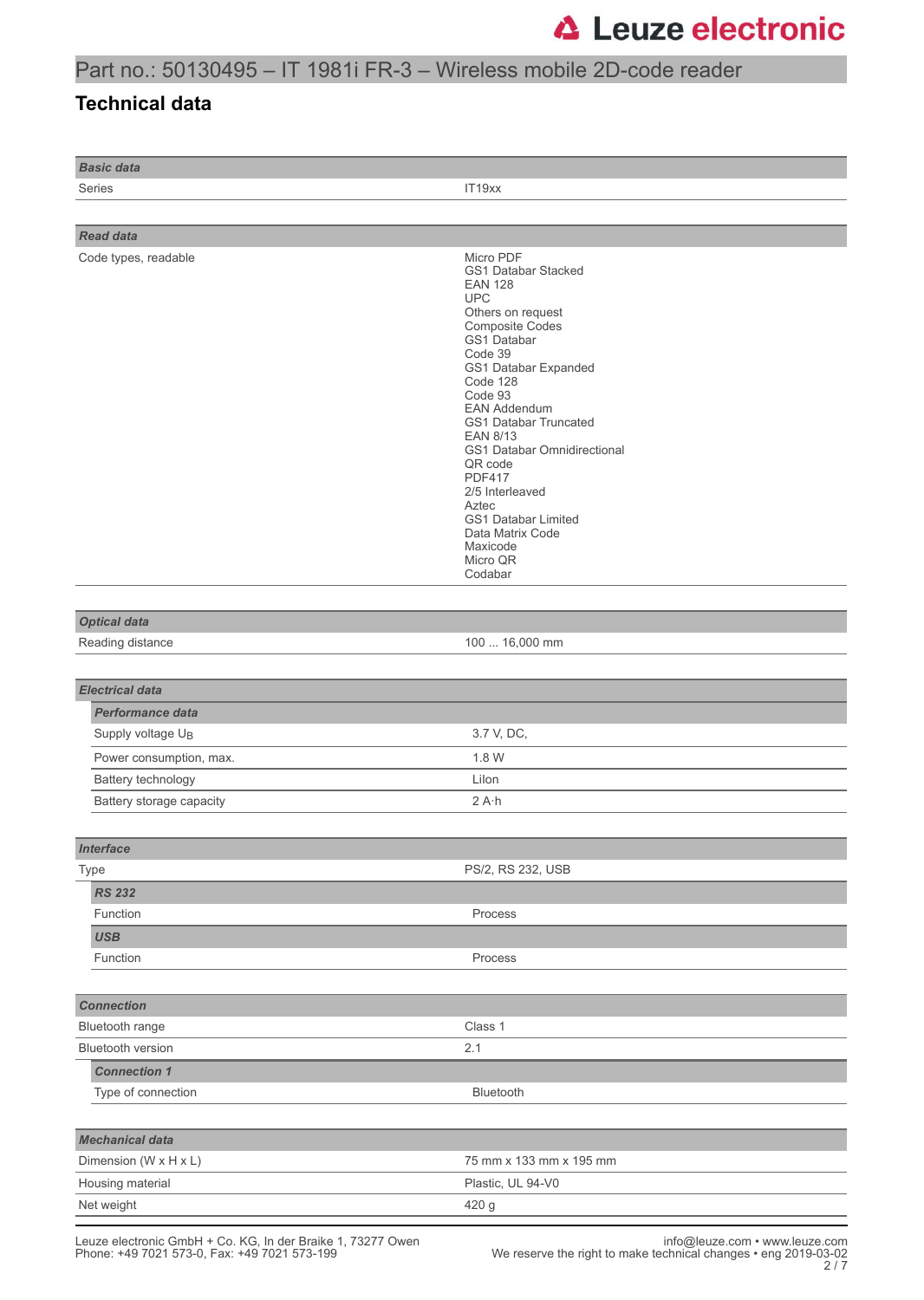## Part no.: 50130495 – IT 1981i FR-3 – Wireless mobile 2D-code reader

| <b>Environmental data</b>          |                |
|------------------------------------|----------------|
| Ambient temperature, operation     | $-2050$ °C     |
| Ambient temperature, storage       | $-4070 °C$     |
| Relative humidity (non-condensing) | $095\%$        |
| Drop height                        | 2 <sub>m</sub> |
| Measurements relative to           | Concrete floor |
|                                    |                |
| <b>Certifications</b>              |                |
| Degree of protection               | IP 65          |

| <b>Classification</b> |          |
|-----------------------|----------|
| Customs tariff number | 84719000 |
| eCl@ss 8.0            | 27280103 |
| eCl@ss 9.0            | 27280103 |
| <b>ETIM 5.0</b>       | EC002999 |
| ETIM 6.0              | EC002999 |

### **Electrical connection**

| <b>Connection 1</b> |                                           |
|---------------------|-------------------------------------------|
| Type of connection  | <b>Bluetooth</b>                          |
| I Function          | Data interface<br>Configuration interface |

### **Operation and display**

### LEDs

| <b>LED</b>            | <b>Display</b>          | <b>Meaning</b>        |
|-----------------------|-------------------------|-----------------------|
| Normal<br>  operation | Red, continuous light   | Low battery level     |
|                       | Green, continuous light | Operational readiness |
|                       | Red, flashing           | Communication error   |
|                       | Green, 1x flashing      | Reading successful    |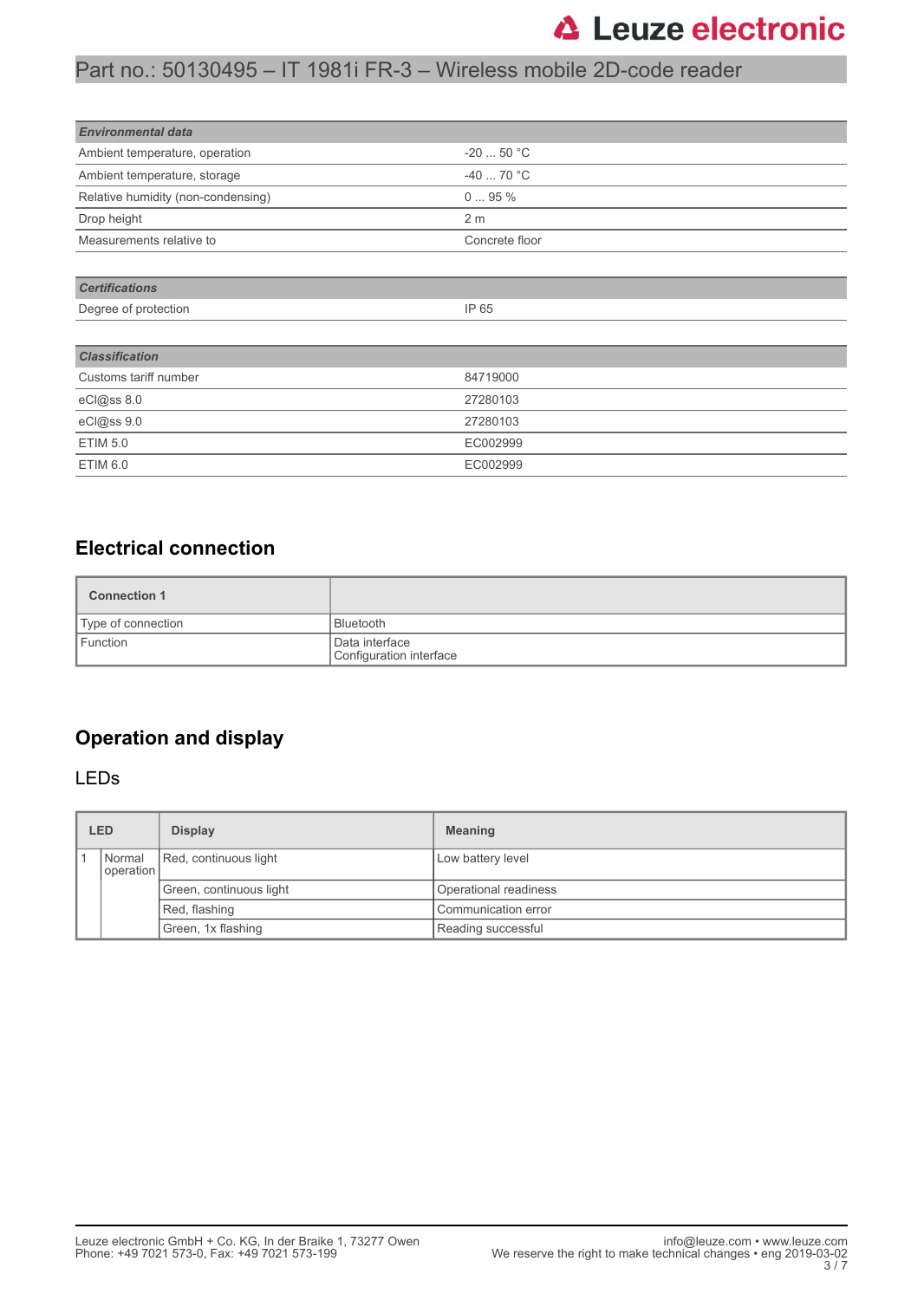### Part no.: 50130495 – IT 1981i FR-3 – Wireless mobile 2D-code reader

### **Notes**

#### **WARNING! LASER RADIATION – LASER CLASS 2**

**Never look directly into the beam!** The device satisfies the requirements of IEC 60825-1:2007 (EN 60825-1:2007) safety regulations for a product of **laser class 2** as well as the U.S. 21 CFR 1040.10 regulations with deviations corresponding to "Laser Notice No. 50" from June 24, 2007.

- Never look directly into the laser beam or in the direction of reflected laser beams! If you look into the beam path over a longer time period, there is a risk of injury to the retina.
- Do not point the laser beam of the device at persons!
- Interrupt the laser beam using a non-transparent, non-reflective object if the laser beam is accidentally directed towards a person.
- When mounting and aligning the device, avoid reflections of the laser beam off reflective surfaces!
- CAUTION! Use of controls or adjustments or performance of procedures other than specified herein may result in hazardous light exposure.
- Observe the applicable statutory and local laser protection regulations.
- The device must not be tampered with and must not be changed in any way. There are no user-serviceable parts inside the device. Repairs must only be performed by Leuze electronic GmbH + Co. KG.

#### **NOTE**

#### **Affix laser information and warning signs!**

Laser information and warning signs are affixed to the device. In addition, self-adhesive laser information and warning signs (stick-on labels) are supplied in several languages.

- Affix the laser information sheet to the device in the language appropriate for the place of use. When using the device in the US, use the stick-on label with the "Complies with 21 CFR 1040.10" note.
- Affix the laser information and warning signs near the device if no signs are attached to the device (e.g. because the device is too small) or if the attached laser information and warning signs are concealed due to the installation position.
- Affix the laser information and warning signs so that they are legible without exposing the reader to the laser radiation of the device or other optical radiation.

### **Accessories**

## Connection technology - Connection unit

| Part no. | <b>Designation</b>            | <b>Article</b>             | <b>Description</b>                                                                                                                                        |
|----------|-------------------------------|----------------------------|-----------------------------------------------------------------------------------------------------------------------------------------------------------|
| 50112893 | l MA 204i Profibus<br>Gateway | Modular<br>connection unit | Supply voltage: 18  30 V<br>Current consumption, max.: 300 mA<br>Interface: PROFIBUS DP, RS 232<br>Connections: 6 Piece(s)<br>Degree of protection: IP 65 |
| 50112892 | l MA 208i Ethernet<br>Gateway | Modular<br>connection unit | Supply voltage: 18  30 V<br>Current consumption, max.: 300 mA<br>Interface: Ethernet, RS 232<br>Connections: 6 Piece(s)<br>Degree of protection: IP 65    |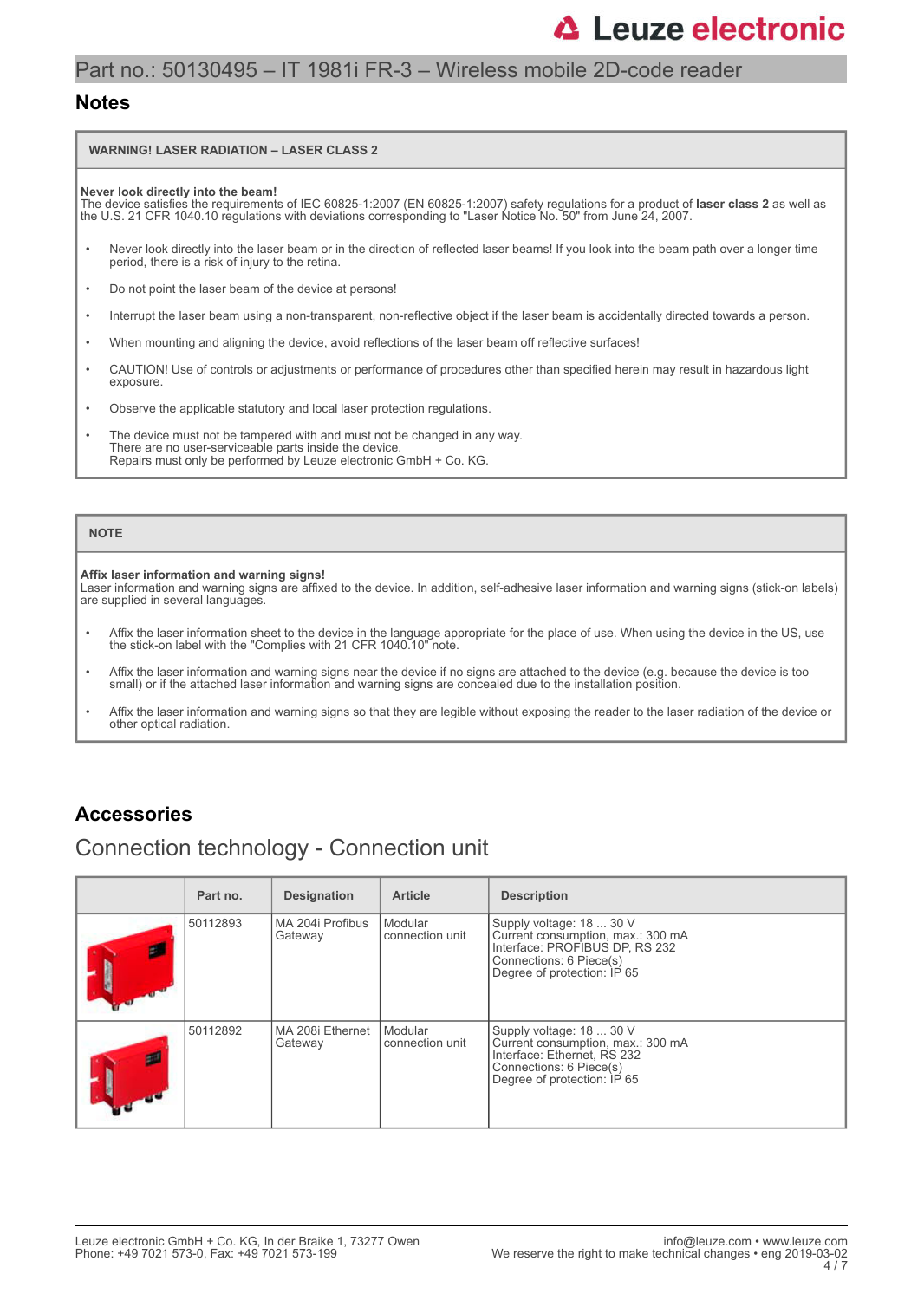### Part no.: 50130495 – IT 1981i FR-3 – Wireless mobile 2D-code reader

| Part no. | <b>Designation</b>                     | <b>Article</b>             | <b>Description</b>                                                                                                                                        |
|----------|----------------------------------------|----------------------------|-----------------------------------------------------------------------------------------------------------------------------------------------------------|
| 50114154 | MA 235i<br>CANopen<br>Gateway          | Modular<br>connection unit | Supply voltage: 18  30 V<br>Current consumption, max.: 300 mA<br>Interface: CANopen, RS 232<br>Connections: 6 Piece(s)<br>Degree of protection: IP 65     |
| 50114155 | MA 238i EtherCAT Modular<br>Gateway    | connection unit            | Supply voltage: 18  30 V<br>Current consumption, max.: 300 mA<br>Interface: EtherCAT, RS 232<br>Connections: 6 Piece(s)<br>Degree of protection: IP 65    |
| 50112891 | MA 248i Profinet<br>Gateway            | Modular<br>connection unit | Supply voltage: 18  30 V<br>Current consumption, max.: 300 mA<br>Interface: PROFINET, RS 232<br>Connections: 6 Piece(s)<br>Degree of protection: IP 65    |
| 50114156 | MA 255i<br><b>DeviceNet</b><br>Gateway | Modular<br>connection unit | Supply voltage: 18  30 V<br>Current consumption, max.: 300 mA<br>Interface: RS 232, DeviceNet<br>Connections: 6 Piece(s)<br>Degree of protection: IP 67   |
| 50114157 | MA 258i EtherNet/<br>IP Gateway        | Modular<br>connection unit | Supply voltage: 18  30 V<br>Current consumption, max.: 300 mA<br>Interface: EtherNet IP, RS 232<br>Connections: 6 Piece(s)<br>Degree of protection: IP 65 |

## Connection technology - Base stations

| Part no.   | <b>Designation</b> | <b>Article</b> | <b>Description</b>                                                                                                                                                                                                    |
|------------|--------------------|----------------|-----------------------------------------------------------------------------------------------------------------------------------------------------------------------------------------------------------------------|
| 50115738   | Access Point f. IT | Base station   | Interface: USB, RS 232<br>Bluetooth range: Class 2<br>Bluetooth version: 2.1<br>Connection 1: Bluetooth<br>Connection 2: RJ41                                                                                         |
| 50122431 * | Base f. IT 1911    | Base station   | Interface: PS/2, USB, RS 232<br>Bluetooth range: Class 1<br>Bluetooth version: 2.1<br>Connection 1: RJ41<br>Connection 2: Jack socket<br>Connection 3: Bluetooth<br>Drop height: 1.2 m<br>Degree of protection: IP 51 |

\* Necessary accessories, please order separately

## Connection technology - Interconnection cables

| Part no.          | <b>Designation</b> | <b>Article</b>           | <b>Description</b>                                                                                                                                                                                                                       |
|-------------------|--------------------|--------------------------|------------------------------------------------------------------------------------------------------------------------------------------------------------------------------------------------------------------------------------------|
| 50128800<br>logo, | KB 232-3 IT190x    | Interconnection<br>cable | Suitable for interface: RS 232, TTL<br>Connection 1: Sub-D, Axial, Female, 9-pin<br>Connection 2: RJ41<br>Connection 3: Connector, Pluggable, Axial, Female, 2-pin<br>Shielded: Yes<br>Cable length: 5,000 mm<br>Sheathing material: PVC |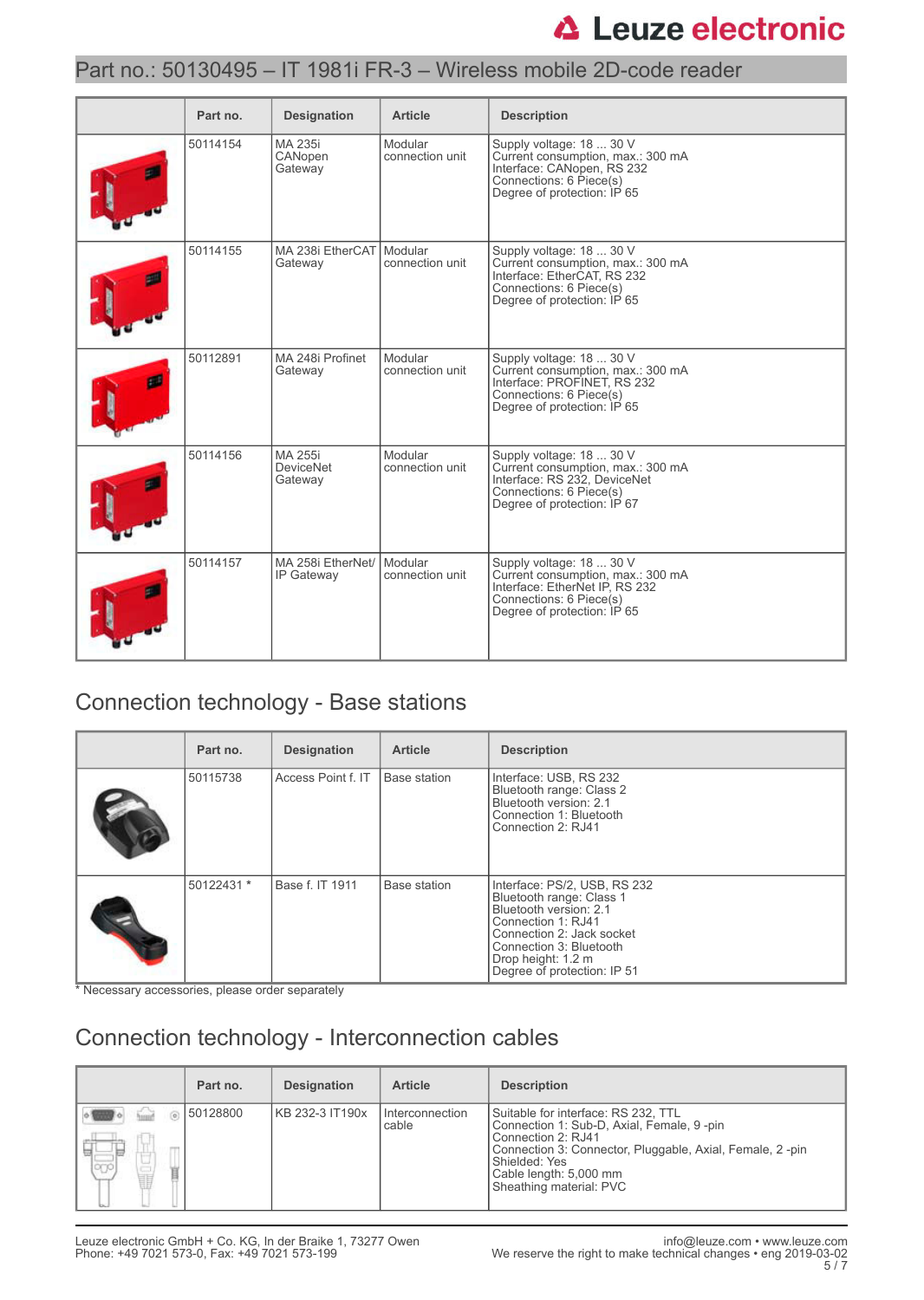### Part no.: 50130495 – IT 1981i FR-3 – Wireless mobile 2D-code reader

|      | Part no. | <b>Designation</b>     | <b>Article</b>           | <b>Description</b>                                                                                                                                                     |
|------|----------|------------------------|--------------------------|------------------------------------------------------------------------------------------------------------------------------------------------------------------------|
|      | 50113397 | KB JST-HS-300          | Connection cable         | Suitable for interface: RS 232<br>Connection 1: JST ZHR<br>Connection 2: Sub-D, Axial, Male, 9-pin<br>Shielded: Yes<br>Cable length: 300 mm<br>Sheathing material: PUR |
| hair | 50114521 | <b>KB USB-1 IT190x</b> | Interconnection<br>cable | Suitable for interface: USB<br>Connection 1: USB<br>Connection 2: RJ41<br>Shielded: Yes<br>Cable length: 3,000 mm<br>Sheathing material: PVC                           |
| ⇔    | 50114523 | KB USB-2 IT190x        | Interconnection<br>cable | Suitable for interface: USB<br>Connection 1: USB<br>Connection 2: RJ41<br>Shielded: Yes<br>Cable length: 5,000 mm<br>Sheathing material: PVC                           |

## Connection technology - Y distribution cables

|   | Part no. | <b>Designation</b>     | <b>Article</b>           | <b>Description</b>                                                                                                                                                                                                                       |
|---|----------|------------------------|--------------------------|------------------------------------------------------------------------------------------------------------------------------------------------------------------------------------------------------------------------------------------|
| 6 | 50114517 | KB 232-1 IT190x        | Interconnection<br>cable | Suitable for interface: RS 232, TTL<br>Connection 1: Sub-D, Axial, Female, 9-pin<br>Connection 2: RJ41<br>Connection 3: Connector, Pluggable, Axial, Female, 2-pin<br>Shielded: Yes<br>Cable length: 3,000 mm<br>Sheathing material: PVC |
| ெ | 50128800 | KB 232-3 IT190x        | Interconnection<br>cable | Suitable for interface: RS 232, TTL<br>Connection 1: Sub-D, Axial, Female, 9-pin<br>Connection 2: RJ41<br>Connection 3: Connector, Pluggable, Axial, Female, 2-pin<br>Shielded: Yes<br>Cable length: 5,000 mm<br>Sheathing material: PVC |
| œ | 50114519 | <b>KB PS2-1 IT190x</b> | Interconnection<br>cable | Suitable for interface: PS/2<br>Connection 1: PS/2<br>Connection 2: RJ41, female<br>Connection 3: PS/2<br>Shielded: Yes<br>Cable length: 3,000 mm<br>Sheathing material: PVC                                                             |

## Mounting technology - Other

|              | Part no. | <b>Designation</b>       | <b>Article</b>           | <b>Description</b>                                                                                     |
|--------------|----------|--------------------------|--------------------------|--------------------------------------------------------------------------------------------------------|
| <b>THEFT</b> | 50114494 | BAT-Charger-4<br>Desk-EU | Charging station         | Supply voltage: 100  240 V, AC<br>Battery sockets: 4 Piece(s)                                          |
|              | 50107034 | BT Rope IT               | Rope mounting<br>bracket | Fastening, at system: Suspended (rope)<br>Mounting bracket, at device: insertable<br>Material: Plastic |